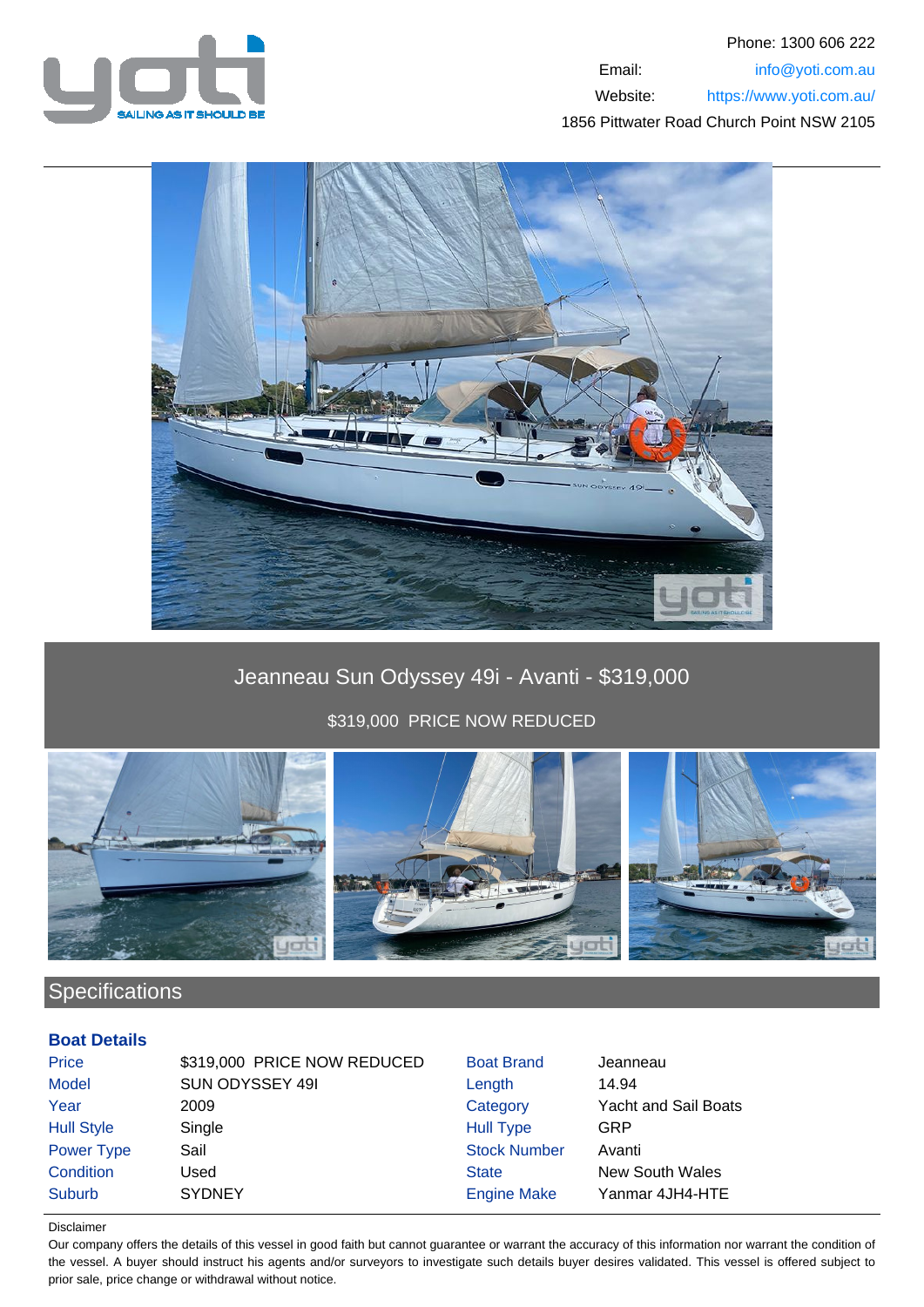

## **Description**

'Avanti' is a 2009 Jeanneau Sun Odyssey 49i now exclusively for sale with YOTI Sydney.

This Philippe Briand design is configurable to either a 3 cabin or 4 double cabin layout and while she is ideal as a sleek, fast, family cruiser, her cockpit layout also makes her an easy and safe boat to cruise for a couple. Simple things like an electric halyard winch take the effort out of raising sails.

Her large cockpit is the perfect place to entertain friends or simply relax after a day's sailing and is protected from the elements by a large Bimini cover and spray dodger. Her transom platform is easy to access and the deep swim ladder provides a safe transition into and out of the water.

Step below into the enormous saloon and you find a large in line galley to port with gas stove, twin basin stainless steel sinks, a large top opening fridge and separate top opening freezer. The forward cabin can be configured as a single owner's cabin or partitioned off as two double cabins each with its own head. Both double quarter berths also have their own head. The U-Shaped dinette can also convert to a double berth if required. To top it off she is fitted with single zone marine air conditioning, a flat screen tv and Kenwood entertainment system. The navigation station to starboard is simple but functional.

Avanti comes with Ullman laminated cruising main and furling genoa and has an asymmetrical spinnaker which is flown off a removable bow sprit. She has a suite of Raymarine instruments and Autopilot and is fitted with a powerful 110hp Yanmar shaft drive diesel.

For further details or to arrange inspection on Sydney Harbour please contact Ian Greentree.

| <b>Features</b>                   |                                  |
|-----------------------------------|----------------------------------|
| <b>Designer</b>                   | Philippe Briand                  |
| <b>Builder</b>                    | Jeanneau France                  |
| Water (Potable) Capacity (I)      | 635L in two plastic tanks.       |
| <b>Hull Construction Material</b> | <b>GRP</b>                       |
| <b>Hull Type</b>                  | Monohull                         |
| <b>Deck Construction Material</b> | <b>GRP</b>                       |
| Length (feet)                     | 49' 5"                           |
| Length $(m)$                      | 15.06m                           |
| Beam/Width (m)                    | 4.49m                            |
| Draft (m)                         | 2.15m                            |
| <b>Keel/Ballast</b>               | Fin                              |
| <b>Displacement</b>               | 12,600kg                         |
| <b>Engine Notes</b>               | Yanmar 4JH4-HTE                  |
|                                   | Engine last serviced March 2021. |
| <b>Engine Hours</b>               | 3332                             |

#### Disclaimer

Our company offers the details of this vessel in good faith but cannot guarantee or warrant the accuracy of this information nor warrant the condition of the vessel. A buyer should instruct his agents and/or surveyors to investigate such details buyer desires validated. This vessel is offered subject to prior sale, price change or withdrawal without notice.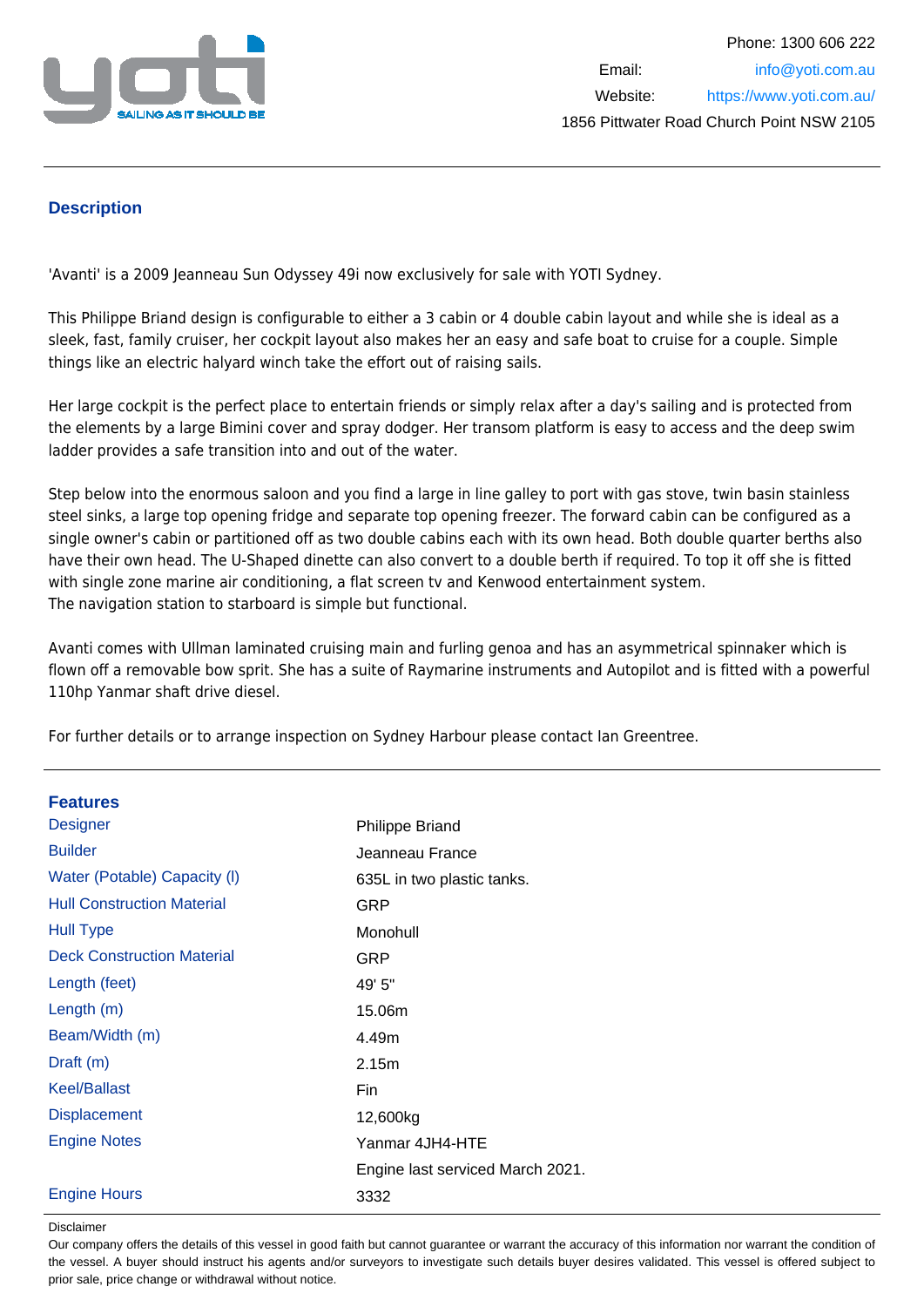

| Horse Power (hp)                          | 110Hp                                                                           |
|-------------------------------------------|---------------------------------------------------------------------------------|
| <b>Drive Type</b>                         | <b>Shaft Drive</b>                                                              |
| <b>Engine Room</b>                        | Engine Under Companionway.                                                      |
| <b>Number of Batteries</b>                | Four x 120ah Full River House Batteries, Single 12v Start Battery.              |
| <b>Fuel Type</b>                          | Diesel                                                                          |
| Fuel Tank Capacity (L)                    | 240L poly tank                                                                  |
| Propeller                                 | Gorrie 3 bladed folding propeller.                                              |
| <b>Steering System</b>                    | Twin Wheel Steering.                                                            |
| <b>Accomodation Notes</b>                 | Four double cabins, plus drop down saloon table. Fans and reading lights        |
|                                           | in all cabins.                                                                  |
| <b>Number of Berths</b>                   | 10                                                                              |
| <b>Number of Showers</b>                  | 4 x Internal Hot and Cold Showers + Transom Shower.                             |
| <b>Shower Type</b>                        | Pressurised Water System.                                                       |
| <b>Number of Toilets</b>                  | 4 x Electric Toilets with Holding Tanks.                                        |
| <b>Air Conditioning</b>                   | Single zone marine air conditioning fitted.                                     |
| <b>Stove</b>                              | ENO 2 burner gas stove and Oven.                                                |
| Refrigeration                             | Vitrifrigo built in top loading fridge + Built in separate top loading freezer. |
| <b>Number of Sinks</b>                    | Twin basin stainless steel sink, plus additional wet sink. Salt water tap on    |
|                                           | foot pump.                                                                      |
| <b>Entertainment and Appliances Notes</b> | Changhong flat screen TV, Kenwood bluetooth entertainment system.               |
| Anchor / Winch                            | Lewmar electric anchor winch.                                                   |
|                                           | Anchor with 60m chain.                                                          |
| <b>Bilge Pump</b>                         | One manual bilge pump, Two auto/manual switchable electric bilge pumps          |
|                                           | on float switches.                                                              |
| <b>Deck Gear</b>                          | One x Harken 44 2SP ST electric winch, Two x Harken 60 2SP ST manual            |
|                                           | winches, one x Harken 44 2SP ST manual winch, Harken Traveller,                 |
|                                           | Spinlock Clutches.                                                              |
| Mast/Rigging                              | Two sweptback spreaders. Sparcraft mast & boom. Original Standing               |
|                                           | Rigging, Forestay replaced 2018. Adjustable Rigid Vang, Bow Sprit               |
|                                           | (Removable).                                                                    |
| Sail Inventory                            | Ullman Laminated Cruising Mainsail. Ullman Laminated Cruising / Furling         |
|                                           | Headsail. Asymmetrical Spinnaker. Facnor roller Headsail Furler.                |
| <b>Electrics</b>                          | 12v system and 240v shore power connection, 2 x 180AMP Solar Panels,            |
|                                           | 230v battery charger, 300 watt PowerTech portable Inverter, 240v plus           |
|                                           | heat exchange and tank hot water service, Speakers fitted to saloon and         |
|                                           | cockpit.                                                                        |
|                                           | LED interior lighting. Nav lights.                                              |
| <b>Electronics Navigation</b>             | Raymarine AXOIM 9 Plotter + Raymarine RS-12 GPS external receiver.              |
|                                           | Raymarine i70s multifunction displays, two at each helm. Raymarine i70s         |
|                                           |                                                                                 |

Disclaimer

Our company offers the details of this vessel in good faith but cannot guarantee or warrant the accuracy of this information nor warrant the condition of the vessel. A buyer should instruct his agents and/or surveyors to investigate such details buyer desires validated. This vessel is offered subject to prior sale, price change or withdrawal without notice.